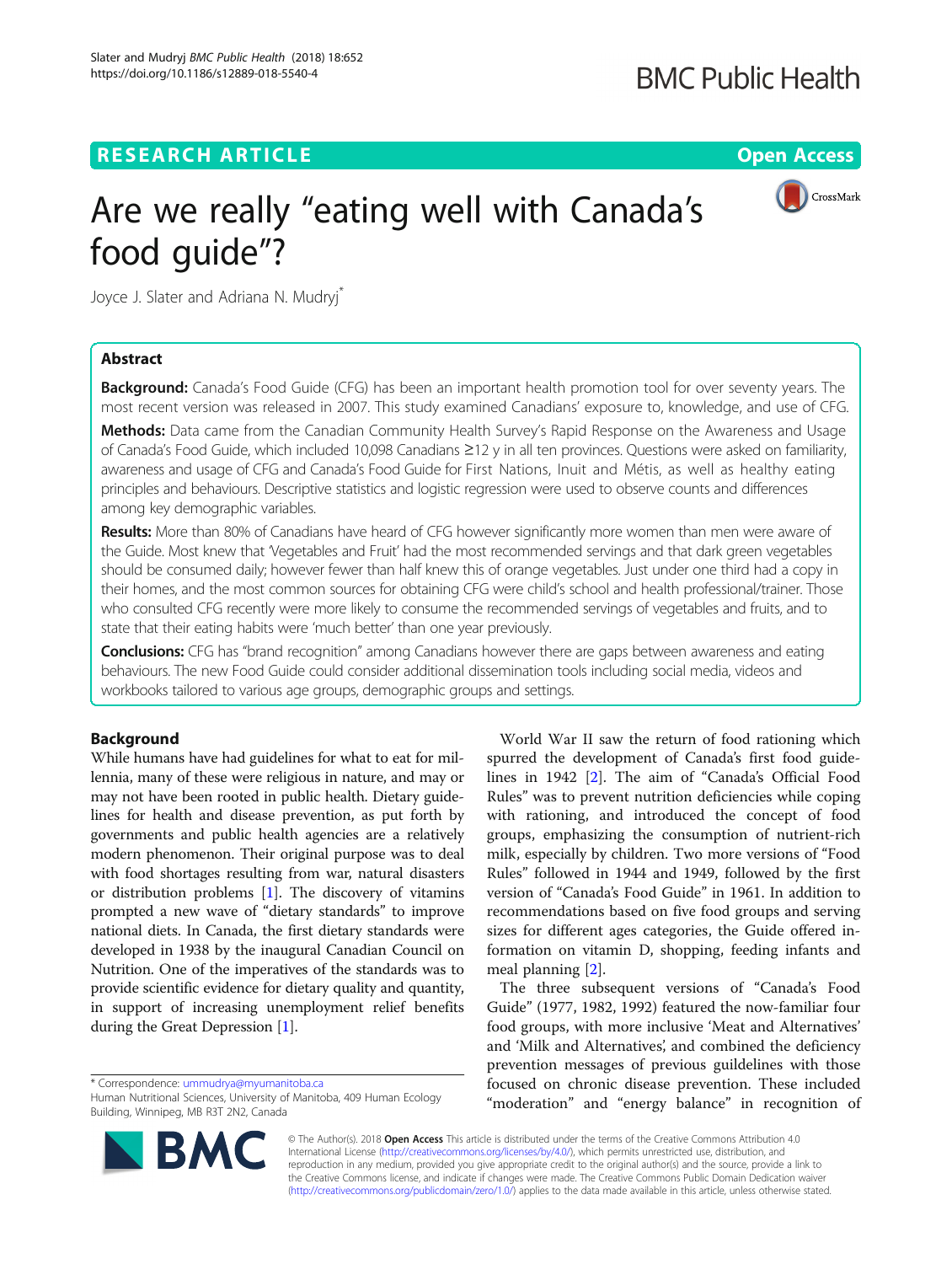changing disease patterns in the population [[2\]](#page-6-0). The latest 2007 version is a booklet titled "Eating Well with Canada's Food Guide", and continues this trend with additional guidance on the 'Vegetables and Fruit' group with nutrition promotion messages for different ages and life stages [[3](#page-6-0)]. Further, this version of the Food Guide was produced in multiple languages to reflect changing population demographics. It was also adapted for Canadian Indigenous groups as "Eating Well with Canada's Food Guide: First Nations, Inuit and Métis" [[4\]](#page-6-0).

Canada's Food Guide, far from being a benign health promotion tool, has long sparked controversy for including industry representatives in its development, as well as being criticized for potentially contributing to, rather than preventing, obesity [\[5](#page-6-0)–[7\]](#page-6-0). Nonetheless, according to various media sources [\[8\]](#page-6-0) Canada's Food Guide is the most sought Government document after income tax forms. However, despite its long-standing presence in Canadian society, and it's apparent popularity, there has not been much research into its usefulness to Canadians, or effectiveness in modifying their diets. That which has been conducted has mainly been on small to modest numbers of participants [\[9](#page-6-0)–[11](#page-6-0)]. Assessing the impact of Canada's Food Guide at a population-level is warranted to inform nutrition programs and policies which are based on the Food Guide and its principles. Therefore the purpose of this study was to examine Canadians' exposure to, and use of, Canada's Food Guide, and its role in healthy eating using data from the 2012 Canadian Community Health Survey. This research is doubly important right now, as the Canadian Government recently announced plans to update Canada's Food Guide [[12](#page-6-0)]. Understanding Canadian's perceptions and usage of the 2007 Guide will be useful for educators and policymakers, as well as provide critical information for the development of the next version.

## Methods

This research is based on results from the Canadian Community Health Survey's (CCHS) Rapid Response on the Awareness and Usage of Canada's Food Guide, which collected data from a nationally representative sample of Canadians  $\geq 12$  y in all ten provinces. Data collection took place across the country in May and June of 2012. Trained interviewers from Statistics Canada administered questions related to eating habits and knowledge of Canada's Food Guide and other healthy eating principles, including whether or not the respondent consulted any sources to learn more about healthy eating (i.e. health professionals, food companies, family or friends or Canada's Food Guide). Interviews were conducted in person for each respondent, or by proxy if the mental or physical health of the respondent made it impossible to conduct the interview. In total, 10,098 respondents completed the module [\[13](#page-6-0)].

This study focused on the self-rated familiarity, awareness and usage of Canada's Food Guide (and Canada's Food Guide for First Nations, Inuit and Métis), including questions about general awareness of the Food Guide (Have you ever seen or heard of Canada's Food Guide? Have you ever looked through it?) as well as reasons for looking through it or not looking through it and whether or not the respondents had a copy of the Food Guide at home, and where they obtained it from. Other questions pertained to whether or not the respondent used information from the Food Guide to influence their diet, and inquired about their eating habits and food group consumption knowledge. Respondent's knowledge of food group consumption and healthy eating principles were assessed by asking which food group should be consumed most (serving wise) per day, as well as by asking questions about quantifying consumption of key foods (dark leafy greens and orange coloured vegetables) on a scale ranging from once a day to twice a month [[14](#page-6-0)].

Demographic variables such as gender, age, income, education and marital status were used to assess the variability of these practices across Canada, and key variables were examined to assess differentiations between various socio-demographic groups. Descriptive statistics were used to observe differences among gender, in addition to Aboriginal status, immigrant status, and comparisons between family structure and other characteristics were observed by looking at marital status and respondent and household education. Income was also examined as a factor, splitting respondents into 4 groups based on their household income. Logistic regression was used to determine whether any of the aforementioned demographic variables were associated with food guide knowledge or use. Odds ratios were calculated and the significance level was set at  $P < 0.05$ .

All analyses were performed using PASW SPSS Statistics [\[15](#page-6-0)] and STATA Statistical Software [\[16\]](#page-6-0). Because the CCHS uses a multi-stage stratified complex survey design and requires a complex formula to calculate variance estimates, Statistics Canada recommends using bootstrapping to estimate distribution from a sample's statistics. The bootstrapping method was used in all the data analyses for the present study via STATA software [[16\]](#page-6-0). Research for this study was conducted at the Manitoba Research Data Centre and was consistent with Research Ethics Board Requirements. Project approval was granted by Statistics Canada, allowing project members to access the data. Data was analyzed in a secure environment and all output was vetted prior to its release.

## Results

Canadians had a high level of awareness of Canada's Food Guide. More than four out of five had heard of the Food Guide, with significantly more women being aware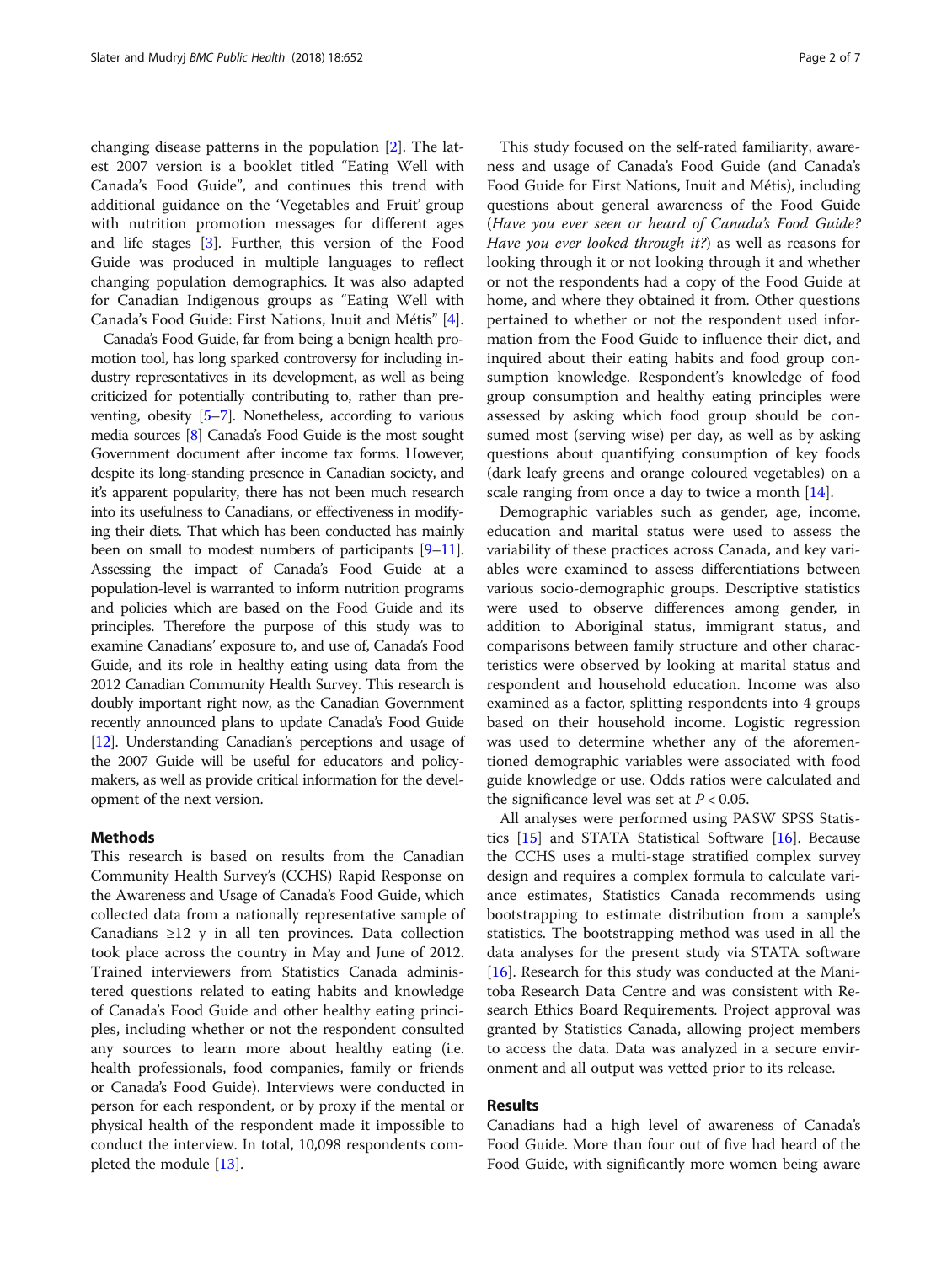than men (Table 1). Of those aware of the Food Guide and utilizing it, the main reasons were "to choose foods", "determine portions" and "to eat well" (Fig. [1\)](#page-3-0). Of those who had heard of the Food Guide, 15.9% of women had never looked through the Guide, while one third (33.6%) of men had never looked through it (Table 1). Reasons for not looking through it are shown in Fig. [2](#page-3-0) with the vast majority expressing no interest in it.

Respondents identified consulting a variety of sources to learn about healthy eating (Fig. [3\)](#page-4-0). The most frequent answer was no sources (53%), followed by general research (24%) and family and friends (16%). Only 8.7%

|  |  | Table 1 Knowledge and awareness of Canada's Food Guide |  |  |  |  |  |  |
|--|--|--------------------------------------------------------|--|--|--|--|--|--|
|--|--|--------------------------------------------------------|--|--|--|--|--|--|

| Have you heard of Canada's Food Guide to healthy eating?                 |              |                                                                        |  |  |
|--------------------------------------------------------------------------|--------------|------------------------------------------------------------------------|--|--|
|                                                                          | % Yes        | Odds ratio (CI)                                                        |  |  |
| Male                                                                     | 80.6         | $0.64***$ (0.53-0.78)                                                  |  |  |
| Female <sup>a</sup>                                                      | 86.6         | 1.00                                                                   |  |  |
| Overall                                                                  | 83.6         |                                                                        |  |  |
| Have you ever looked through it (if yes to previous question)            |              |                                                                        |  |  |
|                                                                          | % Yes        | Odds ratio (CI)                                                        |  |  |
| Male                                                                     | 66.4         | $0.37***$ $(0.31-0.45)$                                                |  |  |
| Female <sup>a</sup>                                                      | 84.1         | 1.00                                                                   |  |  |
| Overall                                                                  | 75.5         |                                                                        |  |  |
| métis? <sup>b</sup>                                                      |              | Have you ever heard of Canada's Food Guide for first nations, inuit or |  |  |
|                                                                          | % Yes        | Odds ratio (CI)                                                        |  |  |
| Male                                                                     | 28.6         | $1.35(0.70 - 2.61)$                                                    |  |  |
| Female <sup>a</sup>                                                      | 22.9         | 1.00                                                                   |  |  |
| Overall                                                                  | 25.9         |                                                                        |  |  |
| Have you ever looked through it (if yes to previous)                     |              |                                                                        |  |  |
|                                                                          | % Yes        | Odds ratio (CI)                                                        |  |  |
| Male                                                                     | 62.1         | $0.93(0.32 - 2.66)$                                                    |  |  |
| Female <sup>a</sup>                                                      | 63.9         | 1.00                                                                   |  |  |
| Overall                                                                  | 62.8         |                                                                        |  |  |
| Do you have a paper copy of Canada's Food Guide <sup>c</sup> at home?    |              |                                                                        |  |  |
|                                                                          | % Yes        | Odds ratio (CI)                                                        |  |  |
| Male                                                                     | 21.9         | $0.42***$ (0.36-0.50)                                                  |  |  |
| Female <sup>a</sup>                                                      | 39.8<br>1.00 |                                                                        |  |  |
| Overall                                                                  | 31.4         |                                                                        |  |  |
| Have you ever accessed Canada's Food Guide <sup>c</sup> on the internet? |              |                                                                        |  |  |
|                                                                          | % Yes        | Odds ratio (CI)                                                        |  |  |
| Male                                                                     | 27.1         | $0.82***$ (0.70-0.95)                                                  |  |  |
| Female <sup>a</sup>                                                      | 31.3         | 1.00                                                                   |  |  |
| Overall                                                                  | 29.4         |                                                                        |  |  |

a Reference group

<sup>b</sup>lf respondent identified self as First Nations, Inuit or Métis

<sup>c</sup>Canada's Food Guide to Healthy Eating, or Canada's Food Guide for Fist Nations, Inuit or Métis

 $*p < 0.05$ ,  $**p < 0.01$ ,  $***p < 0.001$ 

stated having consulted the Food Guide within the last six months.

Just under one third of respondents had a copy in their home, however significantly more women than men had copies. One fifth of Canadians who had a Food Guide obtained it from their children's school (Fig. [4](#page-4-0)). A health professional/trainer was the next most commonly cited source of respondents' most recent copy of the Food Guide, followed closely by work/school and a health or community centre. Only 7.6% obtained their copy from the Internet.

For Indigenous respondents, just over one quarter of males, and slightly fewer than one quarter of females had heard of Canada's Food Guide for First Nations, Inuit or Métis (CFGFNIM). Of those who had heard of CFGFNIM, just over one third had never looked through it.

Canadians' knowledge of the nutrition content of Canada's Food Guide varied (Table [2\)](#page-5-0). The majority correctly reported that 'Vegetables and Fruit' was the food group we should eat the most servings of; however one in ten men thought the most servings should come from 'Meat and Alternatives' while one in ten thought it was 'Grain Products'. The majority also correctly reported that we should eat dark green vegetables every day though less than half correctly reported the same for orange coloured vegetables. More than two-third of Canadians reported that their eating habits were about the same or worse than one year previously (Table [3\)](#page-5-0) and only 12.5% stated they were 'much better'. Of those who had consulted Canada's Food Guide in the past six months, almost one quarter stated they had 'much better' eating habits. This was more than triple those who did not consult any sources, and higher than those who consulted sources other than Canada's Food Guide.

Canadians who consulted Canada's Food Guide within the past six months were significantly less likely to eat in restaurants or take out meals (Table [4\)](#page-5-0). They were significantly more likely to have ten or more servings, and significantly less likely to have fewer than five servings, of fruits and vegetables. There was no significant difference in BMI category based on Food Guide consultation.

## Discussion

Canadians' awareness, perceptions and use of Canada's Food Guide were described in this study, along with their self-reported eating habits. Overall, results indicate that while most Canadians are aware of the Food Guide, and most have basic knowledge of food groups, serving proportions and the importance of fruits and vegetables, far fewer actually use it for healthy eating guidance. This is consistent with other smaller studies which have shown high levels of awareness of Canada's Food Guide, but low levels of adherence [[9](#page-6-0)–[11](#page-6-0), [17](#page-6-0)].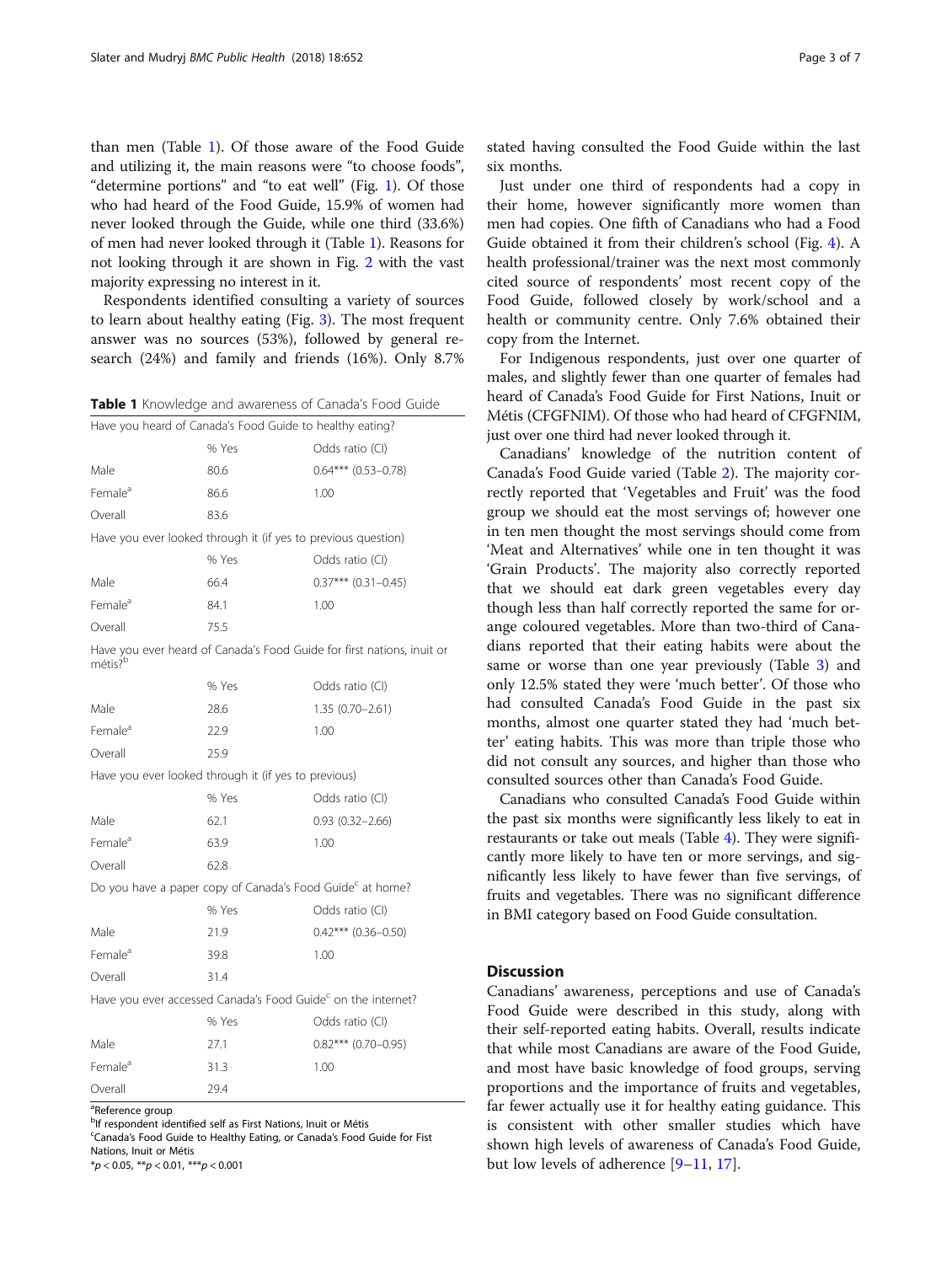<span id="page-3-0"></span>

These observations are not surprising for two reasons. First, the healthy eating messages of Canada's Food Guide exist amidst a veritable sea of nutrition and "healthy eating" information originating from government, non-governmental and private sector organization. Indeed, Canada's Food Guide was the 6th cited source of healthy eating information by participants. In Canada the weight loss industry is valued at \$7 billion per year [[18\]](#page-6-0) and a significant portion is devoted to "nutrition" in the form of diet books, web-sites, special food products (with health claims) and supplements. All of these compete for consumers' attention when they are actively or passively seeking "healthy eating" information, and forprofit sources have significantly more resources to reach consumers. For example, in just over two months in

2016, marketers of weight loss products and services spent over \$100,000,000 on television advertising alone [[19\]](#page-6-0). This dwarfs the resources spent promoting healthy eating in Canada. In the 2015–16 fiscal year, a mere \$4,571,677 was allocated to federal "nutrition policy and promotion" programming [[20\]](#page-6-0).

Second, Canadians are consuming a high proportion of foods that do not fit into the traditional "four food groups" primarily due to their "ultra-processed" composition. Ultra-processed foods are defined as those "made from processed substances extracted or refined from whole foods… Most are made, advertised, and sold by large or transnational corporations and are very durable, palatable, and ready to consume, which is an enormous commercial advantage over fresh and perishable whole

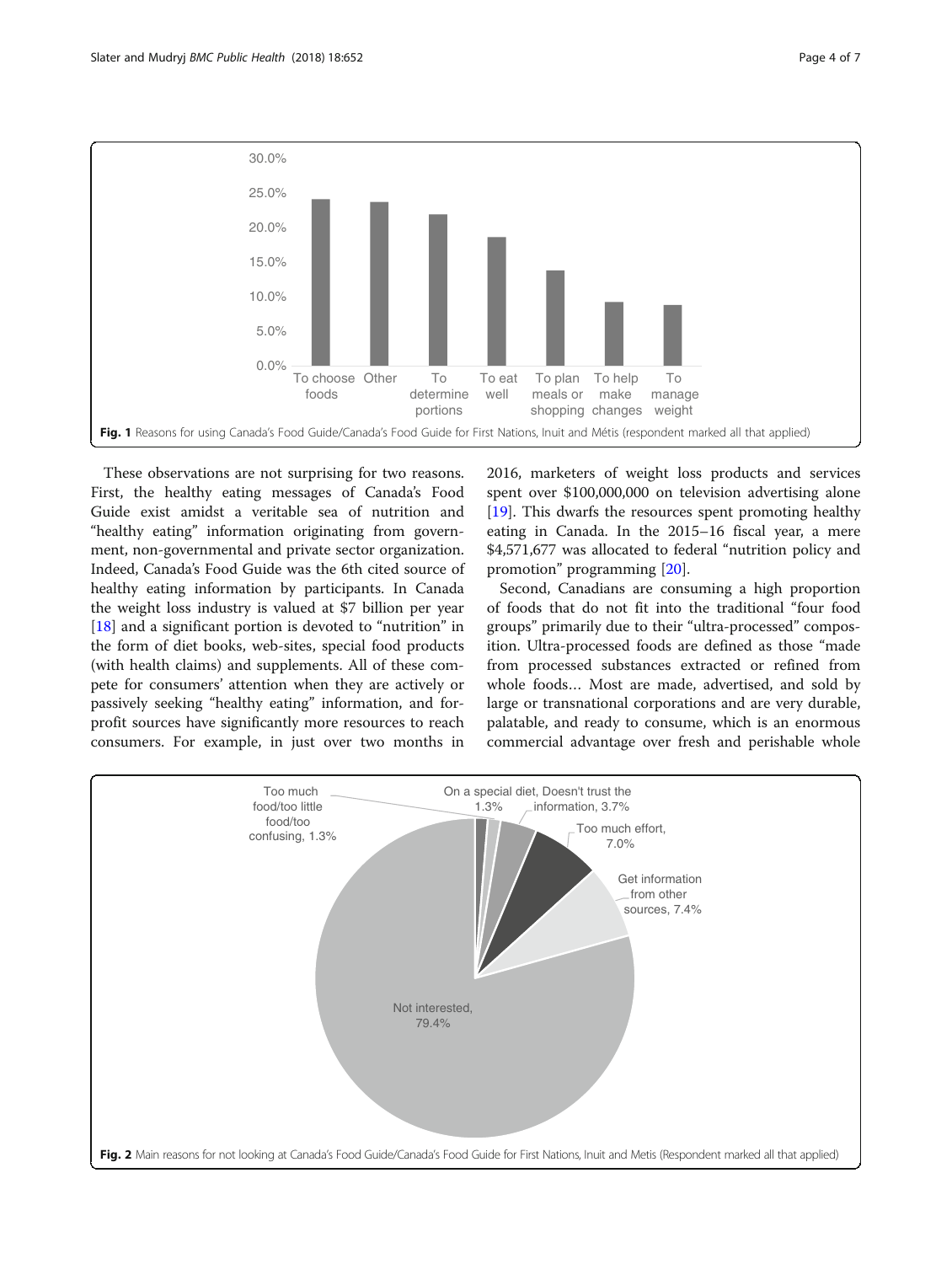<span id="page-4-0"></span>

or minimally processed foods … [They] are typically energy dense; have a high glycaemic load; are low in dietary fibre, micronutrients, and phytochemicals; and are high in unhealthy types of dietary fat, free sugars, and sodium" [[21](#page-6-0), [22](#page-6-0)].

The 2004 Canadian Community Health Survey (Nutrition) found that over ¼ of Canadians' calories were coming from foods outside the four food groups [[23](#page-6-0)]. However more recent data suggests that 62% of Canadians calories come from ultra-processed foods [\[22](#page-6-0)]. These foods are embedded in the way we now eat, such as outside the home and outside traditional meal structures,



favouring convenient "on the go" eating which includes few whole foods as depicted in the Food Guide. Consequently, the Guide appears to be "out of step" with Canadian dietary patterns, and may be regarded as irrelevant by consumers choosing less traditional food preparation and eating styles, and embracing a more ultra-processed diet.

Nonetheless, results did show that the Food Guide may confer some protective dietary factors. More Canadians who consulted the Guide with in the last six months felt their eating habits were "much better" than those who did not. They also tended to eat out less, and ate more fruits and vegetables. This does not indicate causation, as those more inclined to eat fruits and vegetables may seek out health promotion resources that reinforce their health behaviour practices. It does, however, suggest that the Food Guide may be an important tool for a segment of the population. This highlights how it is critically important that the food guide be evidence-based as it does appear to influence dietary behaviour of a considerable segment of the population, and therefore may impact long-term health. Further, consumers may be exposed to Food Guide messaging even if they have not seen an official copy of the Guide. Food manufacturers often promote their products through front of package messages (i.e. "contains 1 serving of whole grains"). This extended reach of the Guide through marketing further emphasizes the need for future Food Guides to be evidence-based.

Health care settings, workplaces and schools were predominantly where Canadians are accessing the Food Guide, and should continue to be utilized as venues through which to amplify the Guide's healthy eating messages. However as discussed, simply handing out the Guide is failing to translate into healthy eating patterns. The current Guide has few contextual teaching tools associated with it, such as lesson plans, videos, or self-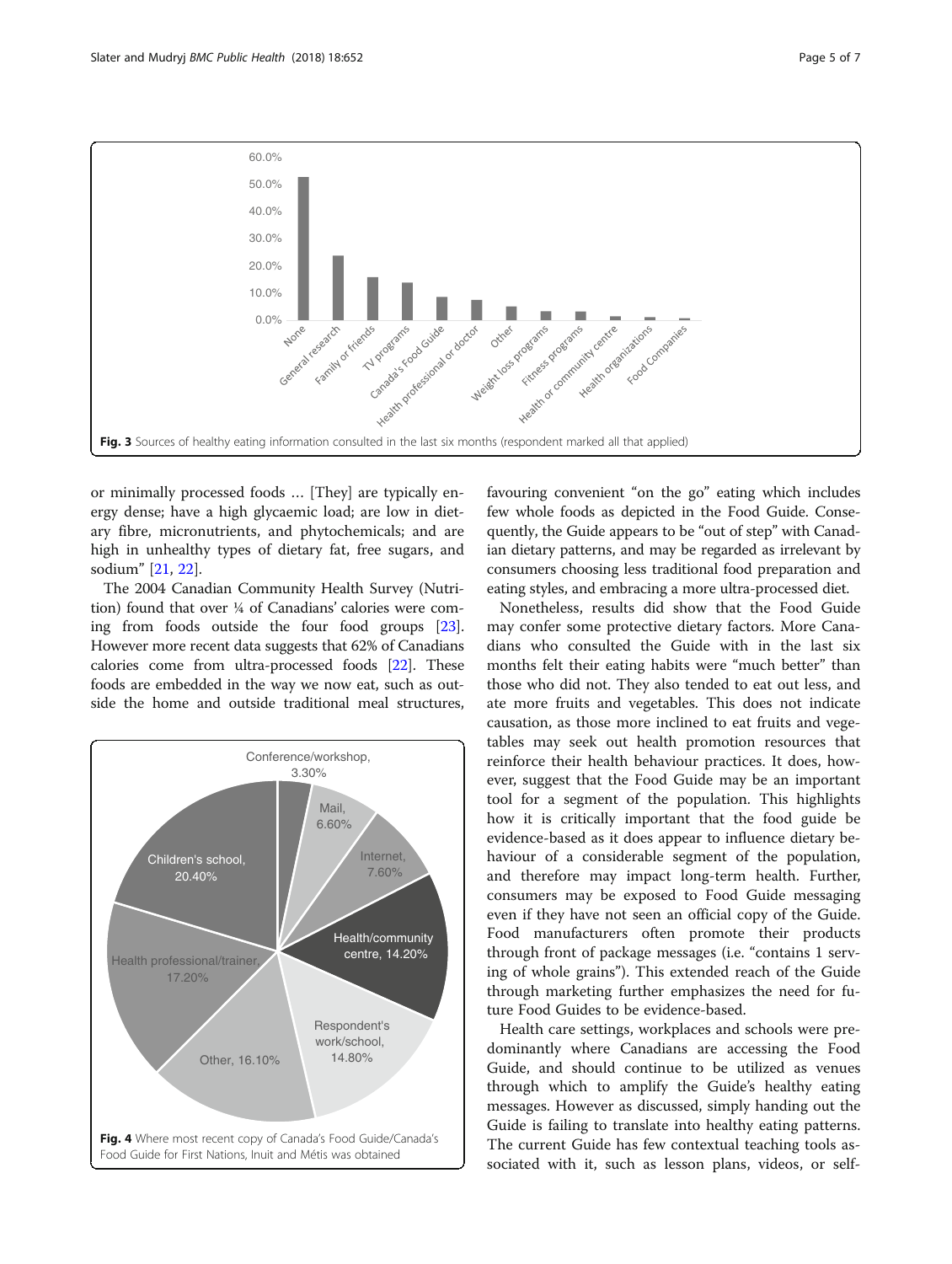|                  | Grain<br>Products                                     | Milk and<br>Alternatives | Vegetables<br>and Fruit                                    | Meat and<br>Alternatives |  |
|------------------|-------------------------------------------------------|--------------------------|------------------------------------------------------------|--------------------------|--|
|                  | %                                                     | %                        | %                                                          | %                        |  |
| Male             | 9.6                                                   | 5.2                      | 74.8                                                       | 10.4                     |  |
| Female           | 6.7                                                   | 5.2                      | 83.1                                                       | 5.0                      |  |
| Overall          | 8.1                                                   | 5.2                      | 79.1                                                       | 7.6                      |  |
|                  | How often should<br>you eat dark green<br>vegetables? |                          | How often should<br>you eat orange<br>coloured vegetables? |                          |  |
| Once a<br>day    | %                                                     |                          | %                                                          |                          |  |
| Male             | 74.9                                                  |                          | 43.6                                                       |                          |  |
| Female           | 77.4                                                  |                          | 47.0                                                       |                          |  |
| Overall          | 76.2                                                  |                          | 45.3                                                       |                          |  |
| 3 times per week |                                                       |                          |                                                            |                          |  |
| Male             | 18.3                                                  |                          | 43.5                                                       |                          |  |
| Female           | 20.6                                                  |                          | 42.9                                                       |                          |  |
| Overall          | 19.4                                                  |                          | 43.2                                                       |                          |  |
| Once a week      |                                                       |                          |                                                            |                          |  |
| Male             | 3.8                                                   |                          | 11.0                                                       |                          |  |
| Female           | 4.0                                                   |                          | 8.8                                                        |                          |  |
| Overall          | 3.9                                                   |                          | 9.9                                                        |                          |  |
| Twice a month    |                                                       |                          |                                                            |                          |  |
| Male             | 0.6                                                   |                          | 1.9                                                        |                          |  |
| Female           | 0.3                                                   |                          | 1.3                                                        |                          |  |
| Overall          | 0.4                                                   |                          | 1.6                                                        |                          |  |

<span id="page-5-0"></span>Table 2 Food Guide nutrition knowledge of Canadians

Table 3 Self-assessed eating habits of Canadians (compared to one year ago)

| Compared to one year ago, how are your eating habits now?                                                                                |                |                                                               |                   |                           |  |
|------------------------------------------------------------------------------------------------------------------------------------------|----------------|---------------------------------------------------------------|-------------------|---------------------------|--|
|                                                                                                                                          | Much<br>better | Somewhat<br>better                                            | About the<br>same | Somewhat or<br>much worse |  |
|                                                                                                                                          | %              | %                                                             | %                 | %                         |  |
| Male                                                                                                                                     | 11.2           | 20.1                                                          | 64.6              | 4.1                       |  |
| Female                                                                                                                                   | 13.8           | 19.4                                                          | 60.7              | 6.1                       |  |
| Overall                                                                                                                                  | 12.5           | 19.8                                                          | 62.6              | 5.1                       |  |
| If respondent consulted Canada's Food Guide in the past 6<br>months to learn more about healthy eating:                                  |                |                                                               |                   |                           |  |
| Overall                                                                                                                                  | 23.8           | 27.1                                                          | 45.9              | 3.2                       |  |
| If respondent consulted any other source in the past 6 months<br>besides Canada's Food Guide <sup>a</sup> to learn about healthy eating: |                |                                                               |                   |                           |  |
| Overall<br>18.8                                                                                                                          |                | 25.5                                                          | 51.4              | 4.3                       |  |
| to learn about healthy eating:                                                                                                           |                | If respondent did not consult any source in the past 6 months |                   |                           |  |
| Overall                                                                                                                                  | 7.1            | 14.8                                                          | 72.4              | 5.8                       |  |

<sup>a</sup>Including health professionals such as a family doctor or dietitian, food companies, health organizations, TV programs or weight loss programs

|                                                     | Respondents who<br>consulted Canada's<br>food quide in the<br>past 6 months |                                 | Respondents who did<br>not consult any source<br>to learn about healthy<br>eating |  |  |
|-----------------------------------------------------|-----------------------------------------------------------------------------|---------------------------------|-----------------------------------------------------------------------------------|--|--|
|                                                     | %                                                                           | Odds ratio (CI)                 | $\%$                                                                              |  |  |
| Eating out/Ordering out from restaurants/cafeterias |                                                                             |                                 |                                                                                   |  |  |
| 0-1 time per week <sup>a</sup> 80.8 1.00            |                                                                             |                                 | 73.8                                                                              |  |  |
| $> 1$ time per week 19.2 0.67** (0.50–0.89)         |                                                                             |                                 | 26.2                                                                              |  |  |
| BMI class <sup>b</sup>                              |                                                                             |                                 |                                                                                   |  |  |
| Normal weight <sup>a</sup>                          |                                                                             | 44.8 1.00                       | 46.6                                                                              |  |  |
| Overweight                                          |                                                                             | 31.7 0.93 (0.69-1.27)           | 35.1                                                                              |  |  |
| Obese                                               | 23.5                                                                        | 1.34 (0.98–1.82)                | 18.2                                                                              |  |  |
| Fruit and vegetable consumption <sup>c</sup>        |                                                                             |                                 |                                                                                   |  |  |
| < 5 servings/day                                    |                                                                             | 42.0 0.43*** (0.34–0.55) 64.0   |                                                                                   |  |  |
| $5-10$ servings/day <sup>d</sup>                    |                                                                             | 49.7 1.00                       | 32.5                                                                              |  |  |
| > 10 servings/day                                   |                                                                             | $8.3$ $1.52***$ (0.21-0.31) 3.5 |                                                                                   |  |  |

<sup>a</sup>Reference group

**b**According to World Health Organization (WHO) classifications and based on self-reported height and weight c Self-reported

 $*p < 0.05$ ,  $** p < 0.01$ ,  $*** p < 0.001$ 

guided workbooks that could be tailored to various age groups, demographic groups, and settings such as schools and health care facilities [\[24\]](#page-6-0). Further, any such tools would likely have greater impact if used by educators who have received appropriate training. The low rate of Indigenous respondents having heard of Canada's Food Guide for First Nations, Inuit or Métis suggests more education and resources should be directed here. However, the sample of Aboriginal Canadians in the Canadian Community Health Survey excludes those living on reserve, so the magnitude of awareness in this population is unknown.

Despite the study's strengths, including its large sample size, it also has limitations. The data are all selfreported and may have created social desirability bias for positive behaviours such as reporting on fruit and vegetable consumption, and improvement of eating habits. Further research should investigate sub-populations' perceptions of the Food Guide such as different age groups and newcomers, as well as why so many Canadians report being "not interested" in the Guide.

## Conclusions

Canada's Food Guide is an important health promotion tool, one that has tremendous "brand recognition" among Canadians which is a great asset going forward into the development of the new Food Guide. This is an excellent opportunity to not only construct a new Guide that considers Canadians' contemporary eating habits, the food environment, and shifting demographics

|                          | <b>Table 4</b> Dining out/Body Mass Index/fruit and vegetable |  |
|--------------------------|---------------------------------------------------------------|--|
| consumption of Canadians |                                                               |  |